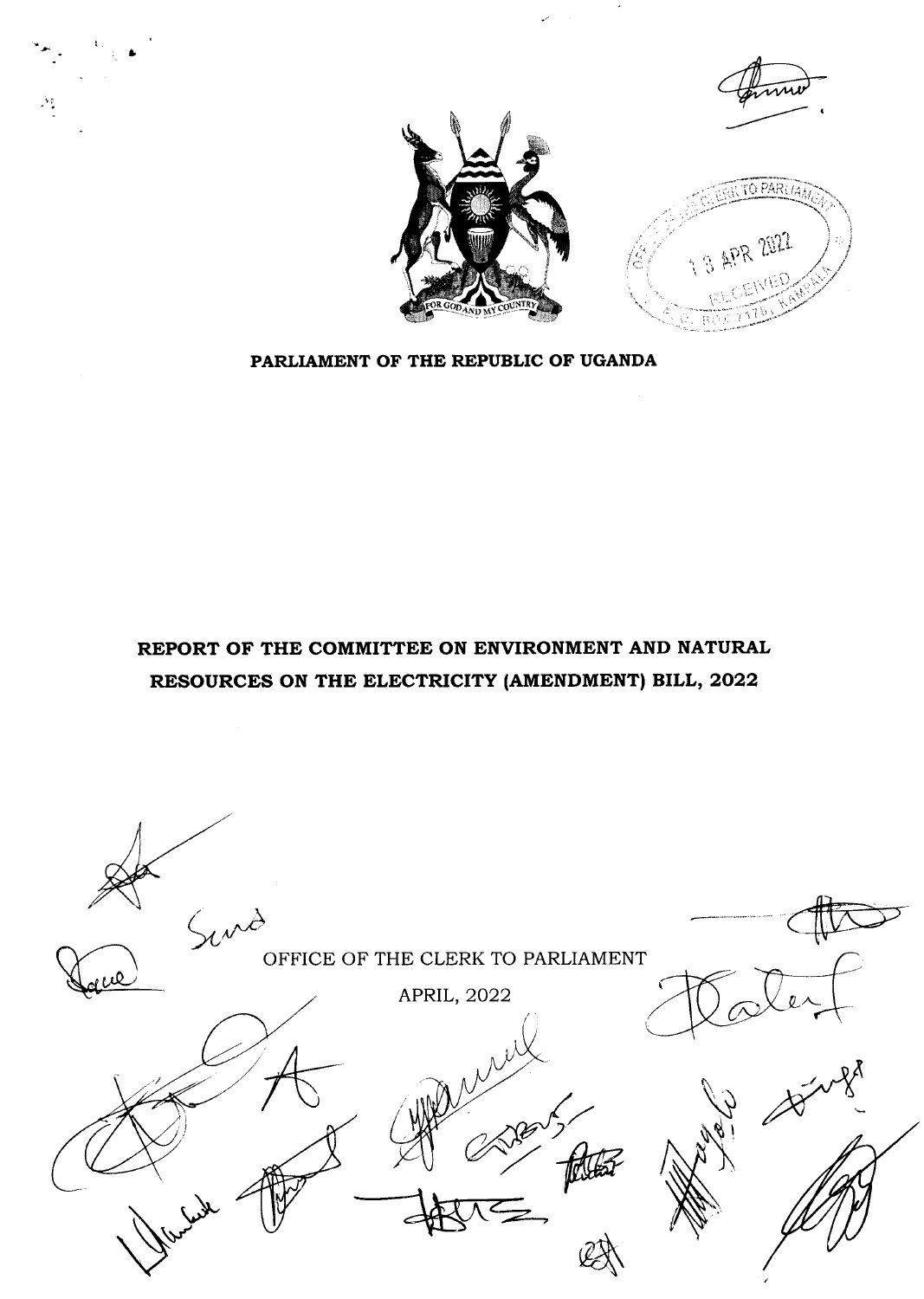

 $1$ [Page

### 1.O INTRODUCTION

D

Aller

#### Rt. Hon. Speaker and Hon. Colleagues,

The Electricity (Amendment) Bill was read for the First Time on the  $27<sup>th</sup>$  of January 2022 and referred to the Committee on Environment and Natural Resources for scrutiny. The Committee considered the Bill in accordance with Rule 189(c) of the Rules of Procedure of Parliament, and hereby reports as follows.

### 2.O BACKGROUND TO THE BILL

The Electricity Act, Cap. 145 was enacted in 1999 and there are new developments and changes in the Electricity Sector. The current law does not effectively address issues of institutional responsibilities and efficiency, enforcement of compliance, and adequate penalties for theft of electrical energr and vandalism of electrical facilities. It has therefore become necessary to amend the Electricity Act to fill the existing gaps and remove inconsistencies in the law, introduce flexibility in its implementation and streamline the operations of the electricity sector.

# 3.O. OBJECTS AND BENEFITS OF THE BILL

Allen

The object of this Bill is to amend the Electricity Act, Cap. 145; to provide for a staggered term of office for the members of the authority; to provide for additional functions of the authority; to increase funds allocated to the Electricity Regulatory Authority from 0.3 percent to 0.7 percent of the revenue received from generated electrical energy; to empower the Minister to prescribe the procedure for transfer of generation assets to the Government; to prescribe the circumstances under which a holder of a generation licence or transmission licence may supply electricity to persons other than a bulk supplier; to provide for deterrent penalties for theft of electricity and vandalism of electrical facilities; to provide for the membership and funding of the Electricity Disputes Tribunal; and to provide for related matters.

 $\tilde{O}$ 

polen 10 pct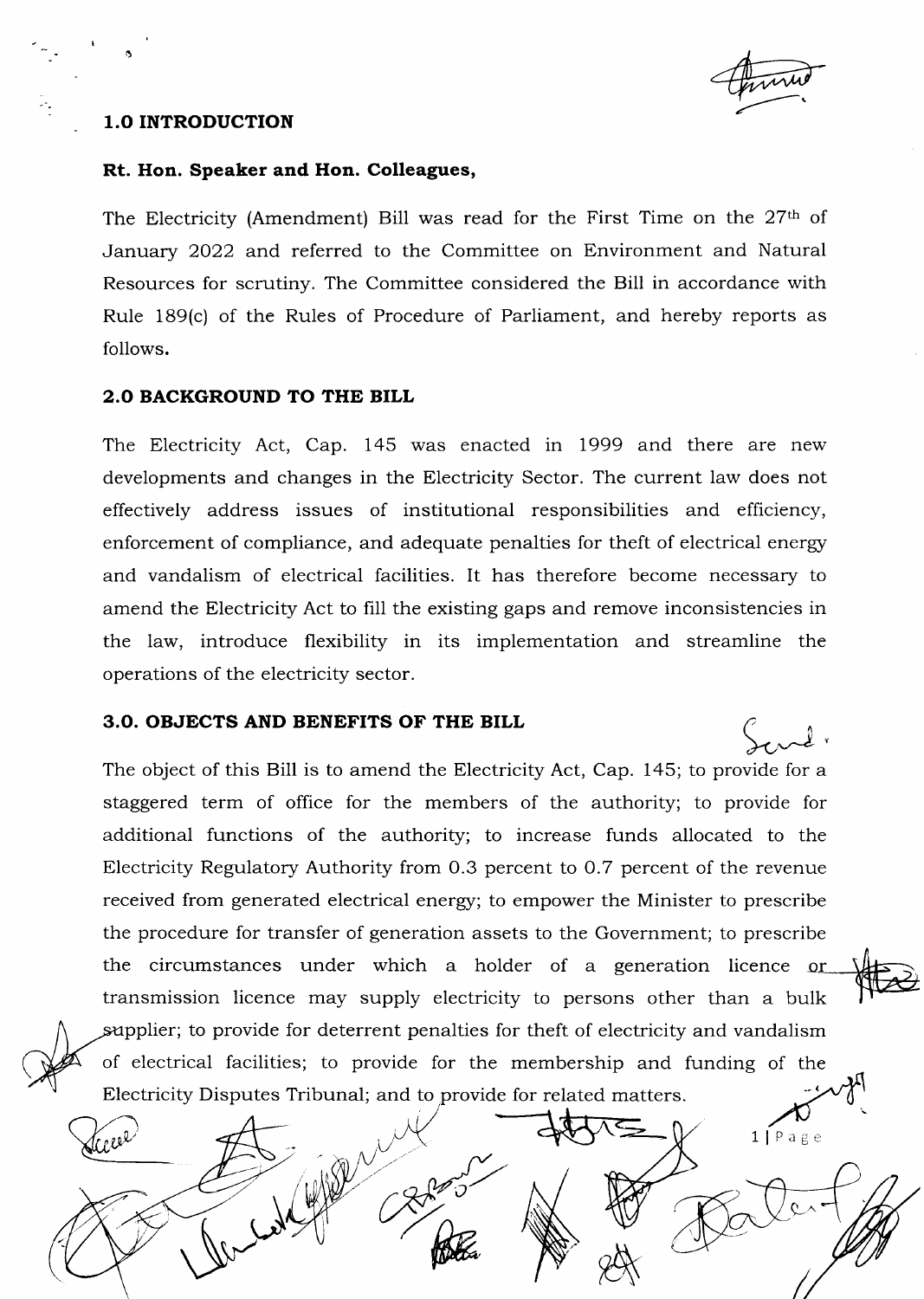# 4.O. METHODOLOGY

The Committee was guided by the provisions of Rule 129 of the Rules of Procedure of the Parliament of Uganda to examine the Bill in detail and make all such inquiries in relation to it.

In line with these rules, the Committee;

- Received submissions and held meetings with the sponsors of the Bill; the Ministry of Energy and Mineral Development, 1.
- ii. Reviewed literature from countries with thriving electricity sectors
- iii. Received views and interfaced with other key Government Ministries and Parastatals.
- iv. Received submissions and held meetings with members from the private sector.

The comprehensive list of all stake holders with whom the Committee interacted includes; Energy Generators and Distributors Association of Uganda, Frank Energy Consultants Limited, Kanara Solutions Ltd, Dr. Benon Mugisha Mutambi, Attorney General, Leader of Opposition in Parliament, Uganda Law Society, Africa Institute for Energr Governance, Minister for Pfivatization and Investment, Uganda Manufacturers Association and Price Waterhouse Coopers (PWC).

# 5.O. LIMITATIONS

Due to resource limitations the Committee did not physically benchmark countries with thriving electricity sectors.

The limitations notwithstanding, the Committee interacted with various stakeholders, examined the Bill and came up with proposed amendments herein

A Radia  $2$ | Page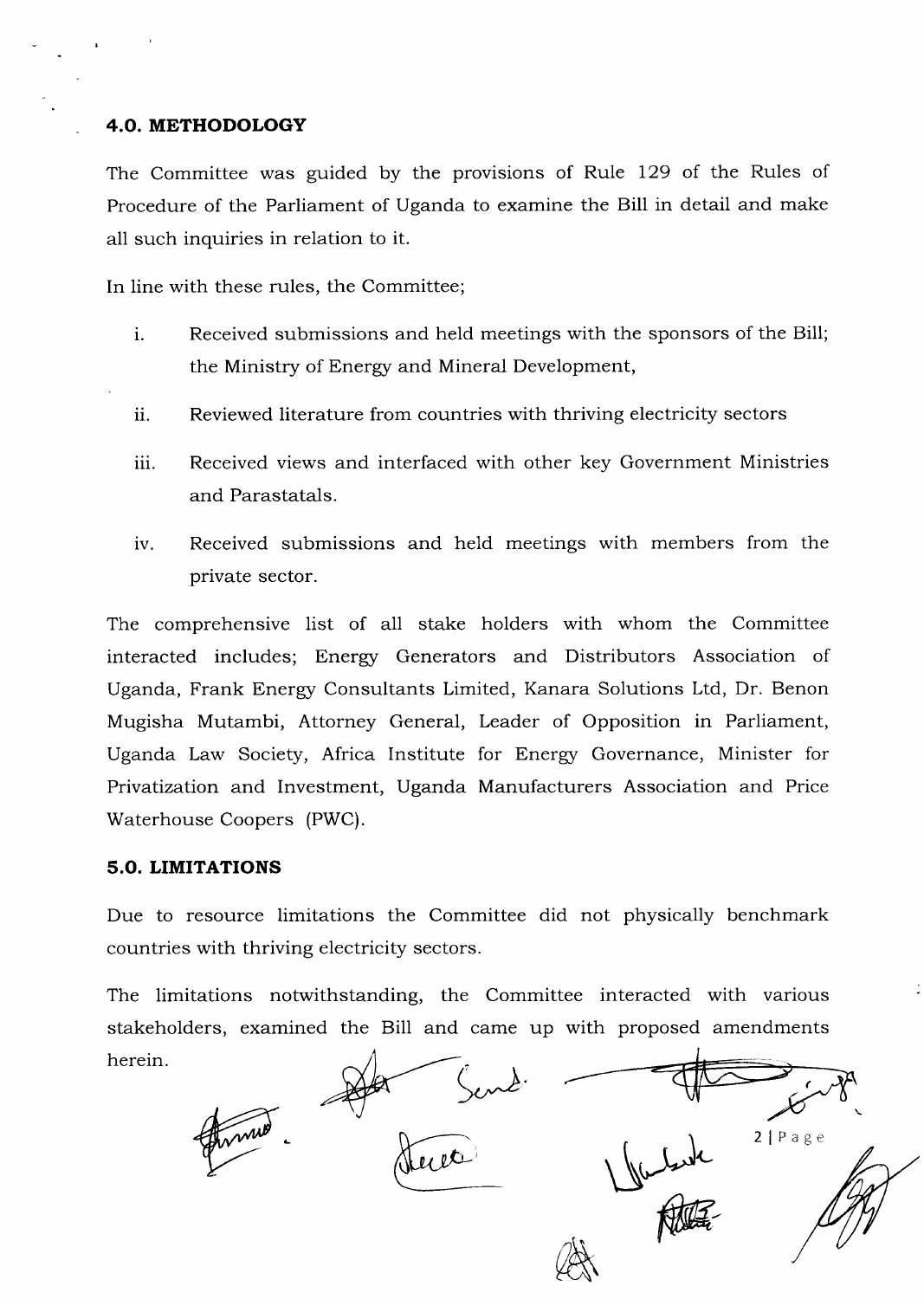

# 6.0 COMMITTEE ANALYSTS, OBSERVATIONS AND RECOMMENDATIONS

This part of the report will examine the proposed ciauses of the Bill, their legality, effect and effectiveness in light of the Constitution, existing laws and policy, court decisions, and the mischief it intends to cure. The analysis is based on thematic areas as provided for in the Bill as well as new proposals to the Bill.

# 6.1. 1 COMPOSITION OF THE AUTHORITY

Section 5 of the Principal act provides for the composition of the Authority which shall be five members of high moral character and proven integrity. The Committee observed that that there was a need to provide for clear academic qualification of a member, considering the nature of the functions of the authority, this requires education up to a higher level. The Committee further observed that it is imperative to cater for affirmative action for women.

## Committee Recommendation

The Committee recommends that a new clause be inserted after clause 3 to read as follows;

The Principal Act is amended in section 5 by inserting two new sub clauses after sub section  $(4)$  to read as follows-

"(4a) A member appointed under this section shall have a minimum qualification of a university degree.

(4b) At least one third of the members of the authority shall be women"

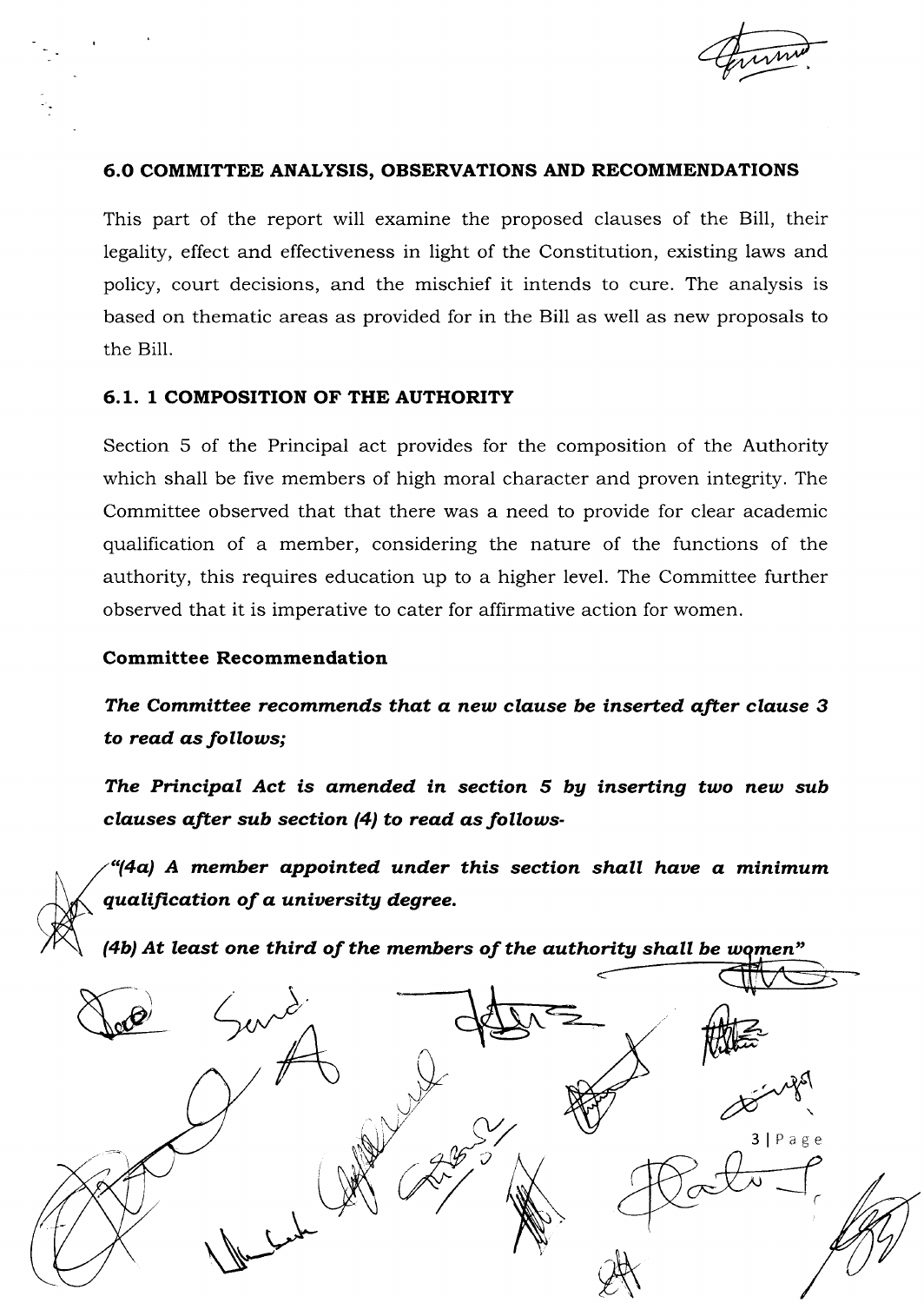## 6.I. 2. TENURE OF OFFICE OF MEMBERS

Clause 3 of the Bill seeks to introduce a staggered term for the members of the board of the Authority. It amends the Principal Act in section 7 by substituting for subsection (1) the following - (1) the members appointed to the authority shall hold office as follows - (a) the chairperson and two members shall hold office for five years; and (b) two members shall hold office for four years."

The Committee observed that the essence of a staggered term is to provide for continuity of service and transfer of knowledge within both the old and new members of the Authority. However, the proposed amendment is discriminative in nature since there is no proper mechanism to decide on how the two members to serve for 4 years and others 5 years shall be selected.

#### Committee recommendations

The Committee recommends that clause 3 be redrafted as follows:

- $(1)$  A member of the Authority shall hold office for a term of five years and is eligible for re-appointment.
	- $(2)$  The Chairperson and two members shall be appointed at the same time, while the other two members' shall be appointed one year later.

 $(3)$  A member shall not be appointed for more than two terms.

## 6.2. FUNCTIONS OF AUTHORITY

Clause 4 of the 8il1 seeks to amend section 10 of the Principal Act by substituting for the words "transmission and distribution companies" the word "licensees" in paragraph (g) and by inserting new paragraphs (qa), (qb), (qc) and (qd) to provide for additional functions of the authority

The Committee noted that the functions provided for under clause 4 (qb) (qd)<br>
are already provided for under section 10(r), (l) and (s) of the Principal Act.<br>  $\bigcup_{\alpha \in \mathbb{R}^d} \bigcup_{\alpha \in \mathbb{R}^d} \bigcap_{\alpha \in \mathbb{R}^d} \bigcap_{\alpha \in \math$ a already provided for under section 10(r), (l) and (s) of the Principal Act

,

.<br>|<br>|<br>|

 $\begin{picture}(120,140) \put(120,140){\makebox(0,0){$A$}} \put(120,140){\makebox(0,0){$A$}} \put(120,140){\makebox(0,0){$A$}} \put(120,140){\makebox(0,0){$A$}} \put(120,140){\makebox(0,0){$A$}} \put(120,140){\makebox(0,0){$A$}} \put(120,140){\makebox(0,0){$B$}} \put(120,140){\makebox(0,0){$B$}} \put(120,140){\makebox(0,0){$B$}}$ 

I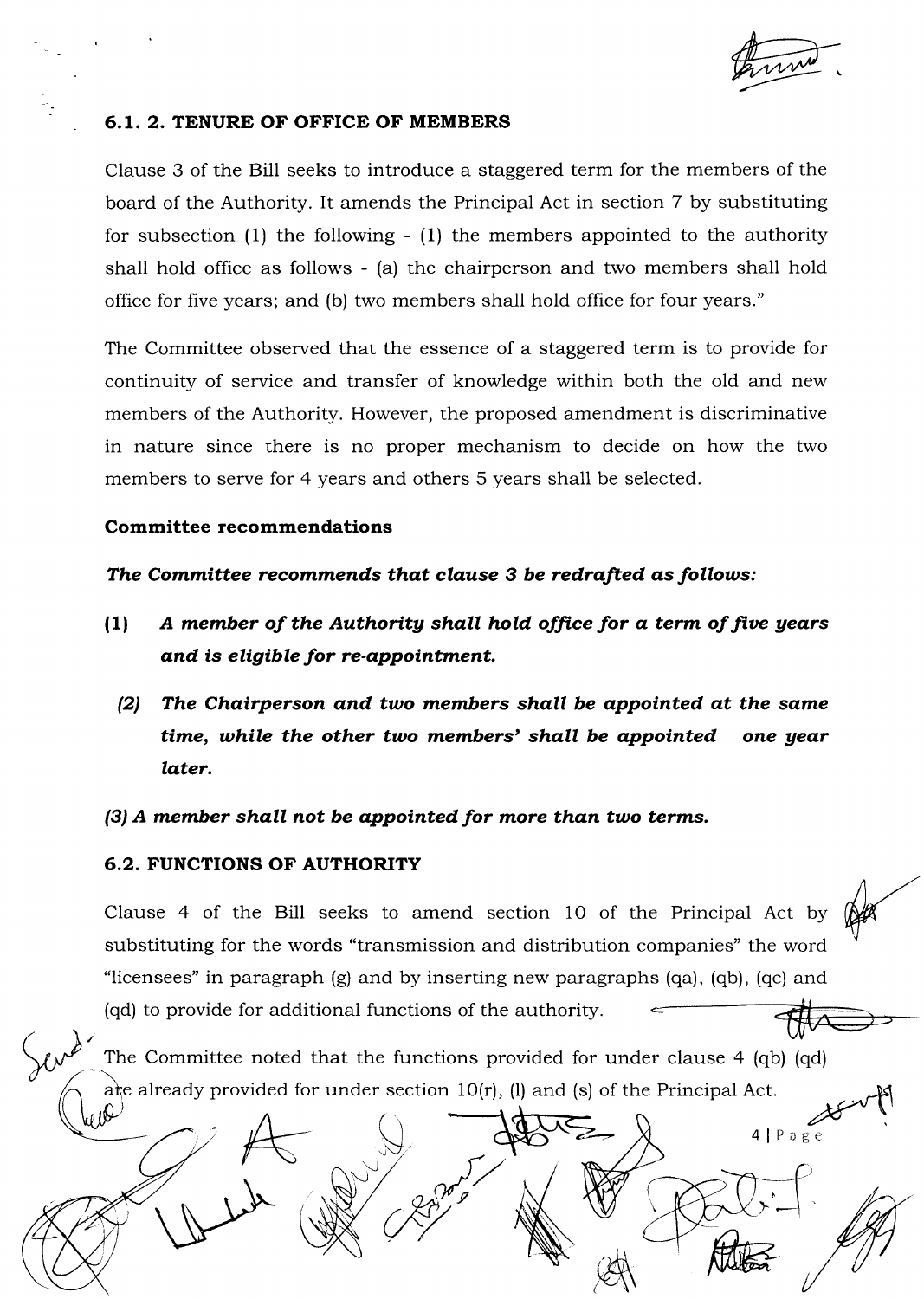5lPag

The Committee further noted that clause 4(qc) seeks to take on some of the powers of the Minister who holds the role of overseeing and developing policies for the sector.

### Committee Recommendations

The Committee recommends that clause 4(qb) be amended to add the word "research" immediately after the word "consultancies".

The Committee recommends that section  $10(1)$  of the Principal Act be deleted and clause 4(qd) of the Bill maintained.

The Committee further recommends that clause 4(qc) be deleted.

## 6.3. FUNDS OF THE AUTHORITY

Clause 5 of the Bill seeks to amend section 22 of the Principal Act by substituting the figure "O.3" with the figure "O.7" to increase funding to the authority, and to provide for an additional funding to the authority. The Committee noted that the Authority currently has a funding gap of 8.3 Billion.

Indeed, considering the fact that additional funding to the Authority would lead to bridging the said funding gap which in the medium term would result in efficiency gains, bringing on board more consumers and ultimately result in lower tariff. The Committee is in agreement with the proposed amendment.

Furthermore, the Committee is of the view that the electricity sector has grown and continues to significantly grow and this calls for additional funding for the Authority to fully carry out its mandate.

The Committee noted that over the last 7 years, the scope of the Authority's functions has broadened fundamentally which has seen rapid increase in the number of licensed projects of diversified technologies including Hydro, wind, bagasse, geothermal, biogas, solar etc. The number of operational generation power stations has increased from one (1) in 1999 when the Principal Act w

 $\tilde{\nu}$ 

**the factor**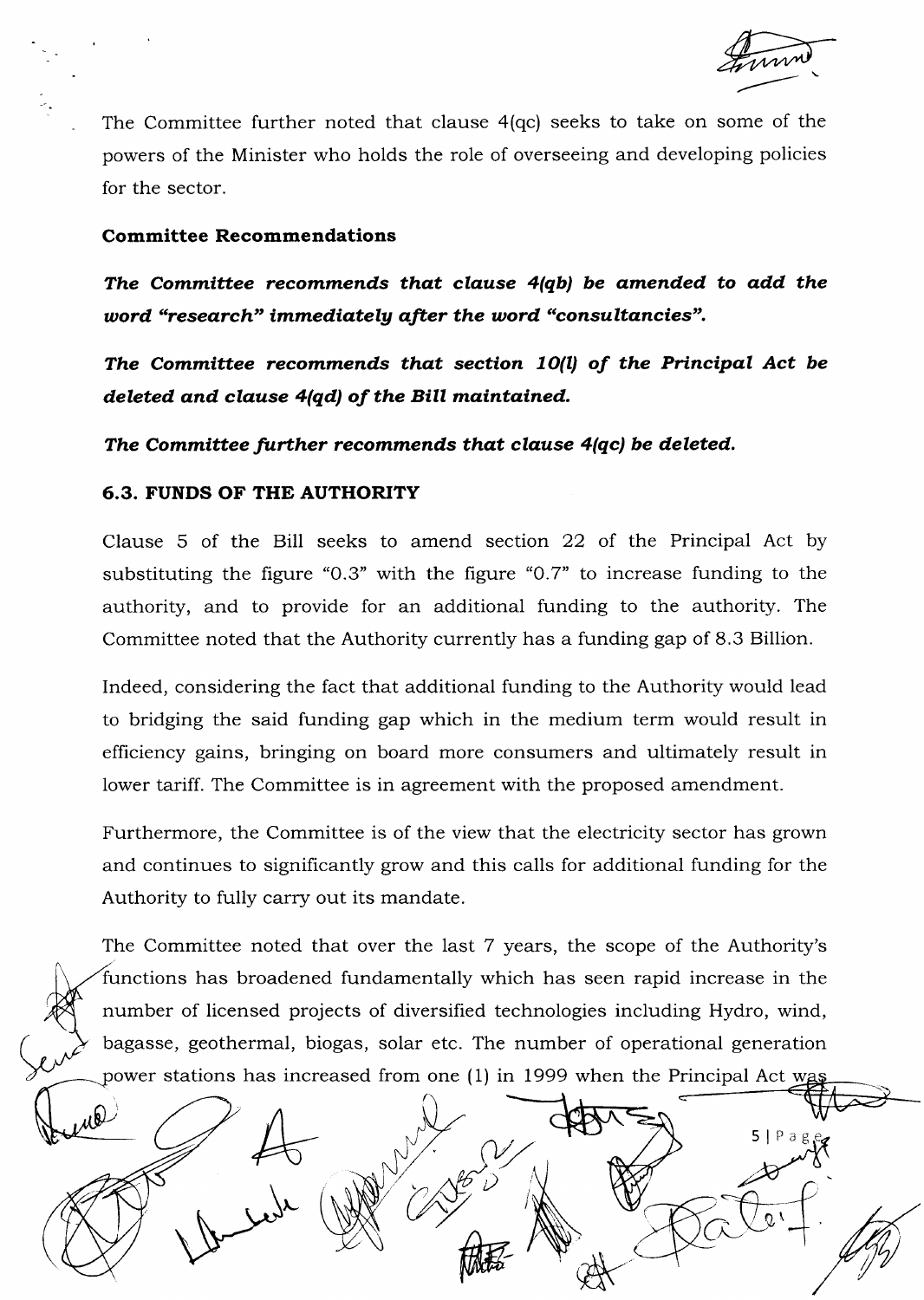$6|Page$ 

passed to forty-four (44) as of December 2021. This has necessitated strengthening the monitoring and compliance function of the Authority which calls for additional funding.

The Committee again noted that in assessing the resource needs of the authority, the tariff has been forecasted in line with the ongoing efforts to reduce the tariff for manufacturers who consume nearly 70% of the energy demand in the country to US\$ 5 Cents per KWh and energy sales are projected to increase by  $11,203KWh$  by  $2024$ , and a generation levy of 0.7% has been applied and as such, the authority will be able to achieve financial sustainability in the long run and ultimately, lower tariffs for all consumers.

#### Committee Recommendation

uiol

#### The Committee recommends that clause 5 stands part of the Bill.

#### 6.3. 1. ELECTRICITY DEVELOPMENT FUND

The Electricity Supply Industry (ESI) has a significant deficit in transmission and distribution infrastructure.

The Committee observed that the transmission and distribution networks require an estimate of US\$ 2.5 Billion and US\$ 1.5 Billion in new investments respectively to repair and rehabilitate the network. This level of required financing is so high and would require additional loans to achieve; which is not sustainable for Uganda.

The Committee is of the view that there is need to establish the Electricity Development Fund with funding largely coming from monies appropriated by parliament, surpluses of the authority and any other, grants, donations and gifts as provided for under Section 64 (2) of the Principal Act

The Committee contends that creation of the fund will help to provide financing for; electricity infrastructure like transmission and distribution grid network tructure. This would boost demand for electricity leading to a further

 $\vee$   $\wedge$   $\vee$   $\circ$ 

**NOW WEBST** RE N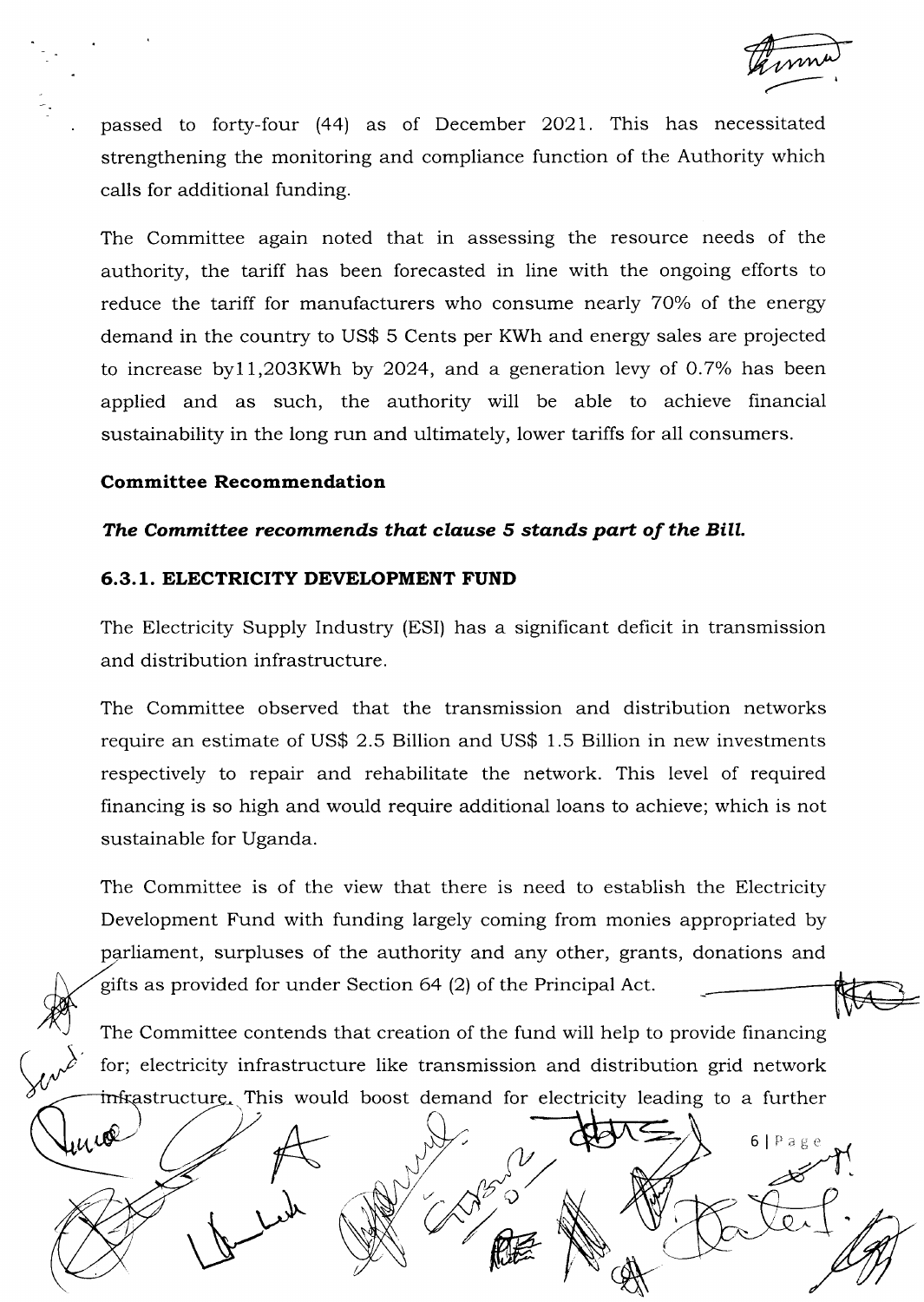reduction in the distribution tariff and ultimately raise profitability of the sector companies as they sell more units of electricity and increase their economies of scale.

The Committee observed that the rural electrification levy intended for rural electrification is currently deposited in the Consolidated Fund as part of the national budget.

The Committee contends that given that the Rural Electrification Program has been mainstreamed into Ministry of Energy and Mineral Development and the respective votes were combined and the staff of the program are to be subsumed as part of the public service, this fund no longer serves its intended objective. The levy currently charged at 5% of the transmission bulk purchases of electricity from generation stations therefore need not be charged to the enduser consumer.

This provision should be allotted to the reduction in the tariff for the domestic consumers which currently stands at UGX. 747.5 and is the highest among the tariff categories. If this is implemented, it would result into a reduction in transmission cost by UGX. 60.6 Billion resulting into an immediate tariff reduction for the domestic consumers by  $12.7\%$  from the current UGX. 747.5 to UGX. 652.7.

The Committee noted that the country pays up to UGX. 1O3Billion for deemed energy, yet if tariffs are lowered, more domestic consumers would get on board and consume all the deemed power. There is therefore a need to establish a mechanism to reduce tariffs in order to get more consumers on board.

Indeed, the Committee observed that with a tariff reduction as envisaged, there should be increased electricity consumption especially by domestic consumers that will go a long way to reduce the deemed power and its associated costs Government.

 $7 | P \text{age}$ q\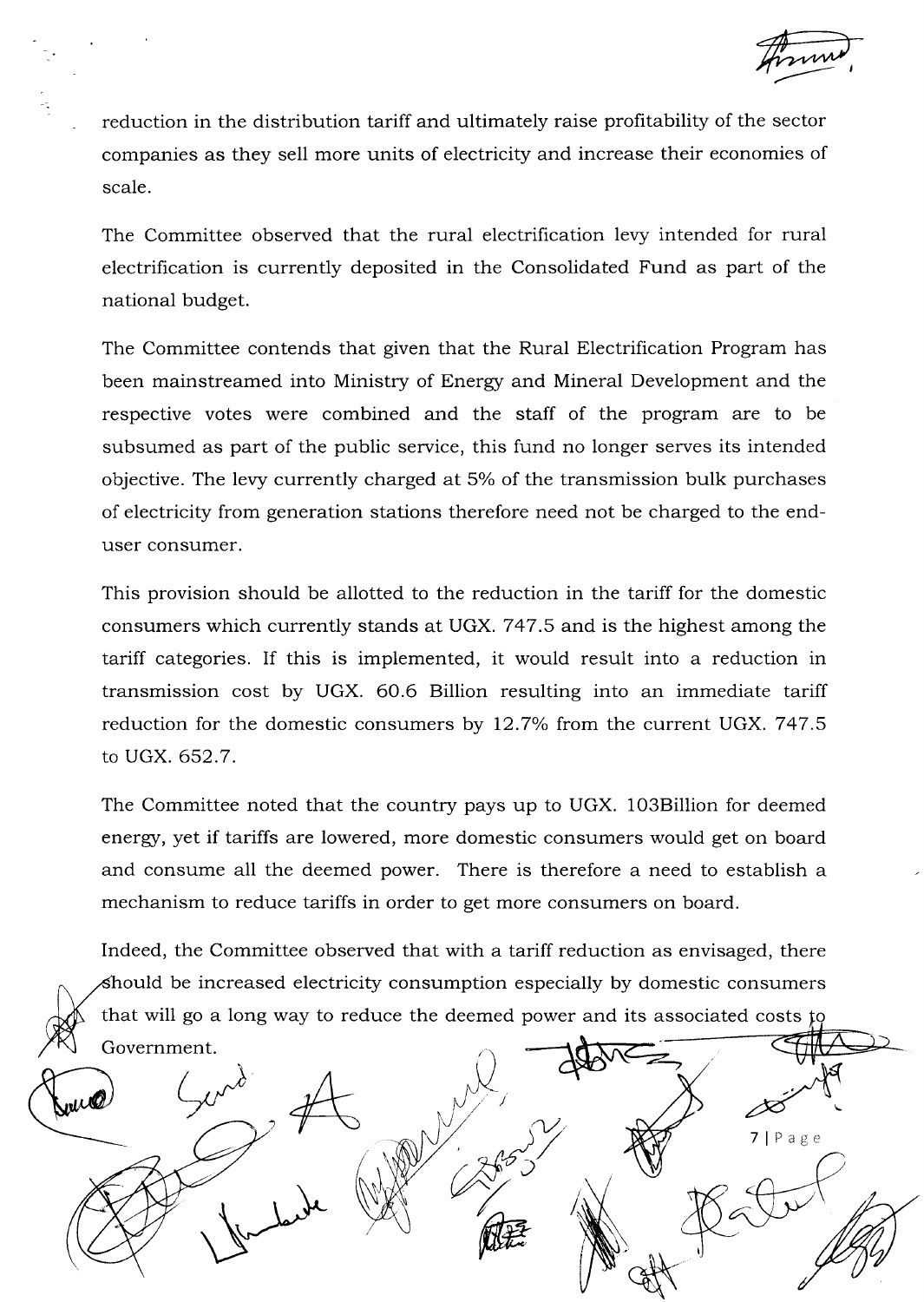### Committee Recommendation

The Committee recommends that a clause be inserted immediately after clause 74 amending section 64 of the Principal Act to delete and replace the words "Rural Electrification Fund with "Electricity Development Fund", and consequentially in sub-clause (1).

The Committee recommends that the new tariff end user reduction for domestic consumers is made effective on  $1^{st}$  July, 2022.

The Committee recommends that a new subclause be inserted to amend section 64 of the Principal Act bg deleting clause 64(2) (c) of the Principal Act to the effect that the rural electrification levy be removed from the end user tariff.

The Committee further recommends that, a new sub clause be inserted to amend section  $64(3)$  d to replace the word "rural electrification" with "development of the electricity supply industry".

The Committee recommends that a new sub clause be inserted immediately after section  $64$  (3) d to read as follows;

The Minister shall lay before Parliament approved annual estimates of revenue and expenditure drawn from the fund in accordance with section 13 of the Public Finance Management Act, 2015.

#### 6,4. BVLK SUPPLIER

Clause L4 of the Bill seeks to amend section 56 of the Principal Act to remove monopoly of the bulk supplier and to prescribe the circumstances under which holder of a generation or transmission licence may supply electricity in bulk to a holder of a distribution licence, or directly to a specified class or category of customers  $\int_0^{\frac{1}{2}}$ 

Send  $\int_{\gamma}$  $8 | P \text{age}$  $\begin{picture}(120,10) \put(0,0){\line(1,0){10}} \put(15,0){\line(1,0){10}} \put(15,0){\line(1,0){10}} \put(15,0){\line(1,0){10}} \put(15,0){\line(1,0){10}} \put(15,0){\line(1,0){10}} \put(15,0){\line(1,0){10}} \put(15,0){\line(1,0){10}} \put(15,0){\line(1,0){10}} \put(15,0){\line(1,0){10}} \put(15,0){\line(1,0){10}} \put(15,0){\line($ (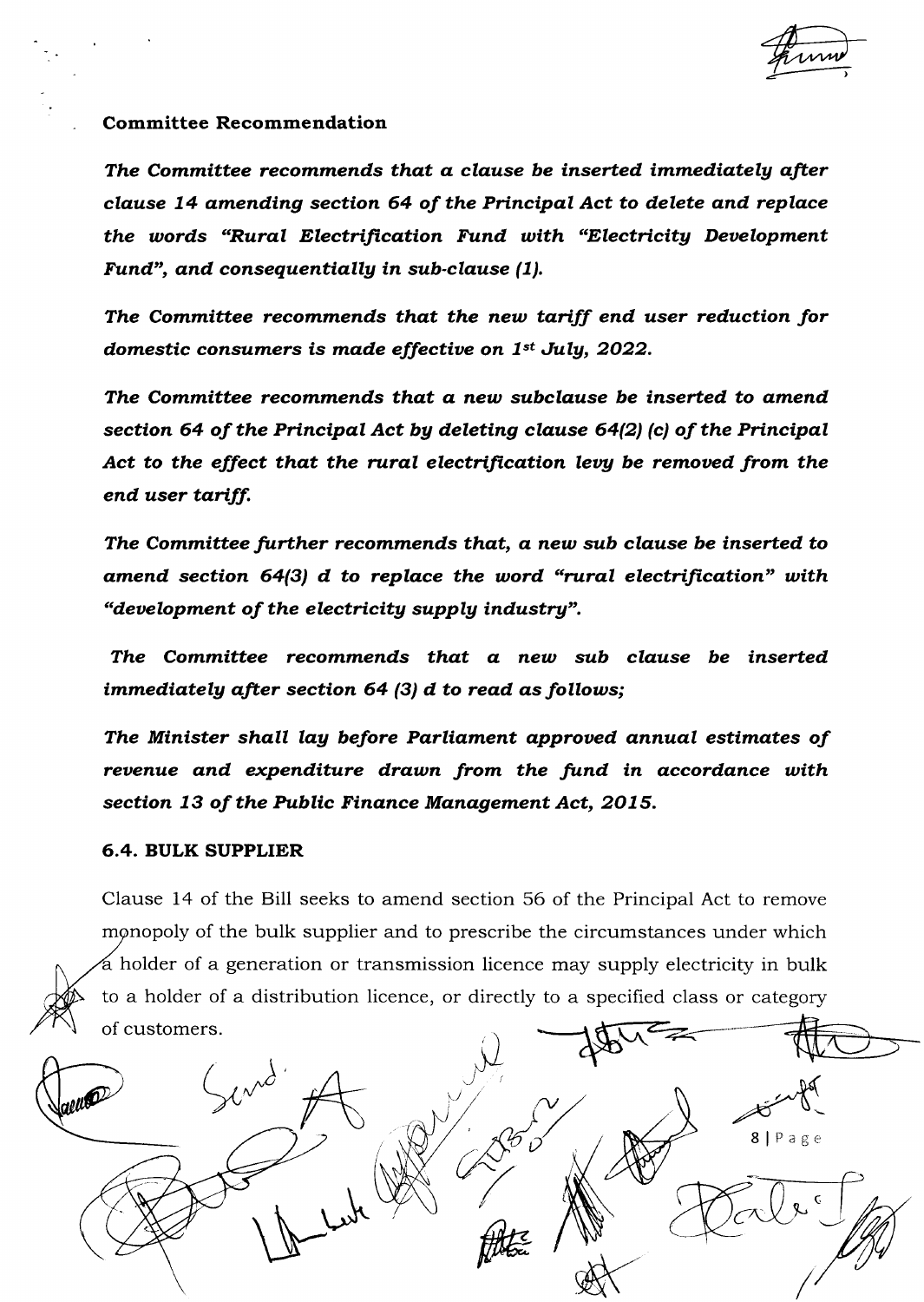The Committee observed that Government owns the largest dams, the entire transmission and distribution assets in the Country and therefore can by policy use this leverage to sell power to industries at a low cost as currently planned in industrial parks.

The Committee further observed that in addition to allowing direct supply of electricity from generation to specified class or category of customers, Uganda Electricity Distribution Company Limited already has in-house capacity and thus should also be given the responsibility of distributing power to industries in the industrial parks at a tariff determined by Government. This action would of necessity eliminate UMEME in service territories where it is not licensed and in effect implement the Presidential directive of selling power to industries at a tariff that eliminates the expensive distribution costs of Umeme.

The Committee contends that since Generation does not own any Transmission or Distribution networks, implementing the Presidential Directive would be challenging; yet the Uganda Government owned power distribution line already exists and would do the same job at a tariff given by Government.

The Committee further noted that clause 14 seeking to insert section 56(3) will not only remove the role of Government as a single buyer but also have the Government cede its mandate to provide investor confidence in the electricity supply industry. Most importantly, UMEME's concession that has thirty-five (35) months to go would not allow another distributor to enter industrial parks except by an Act of Parliament.

## Committee Recommendations:

The Committee recommends that clause 56  $(3)$  that is being inserted into the Principal Act by clause  $14$  of the Bill be amended as follows;

1. Delete subsection 56(1) 2. Substitute the word under section 56(3) with the word "terms"  $\frac{\nu}{\sqrt{2}}$ PHE et  $\hat{\nu}$  $9 | P a g e$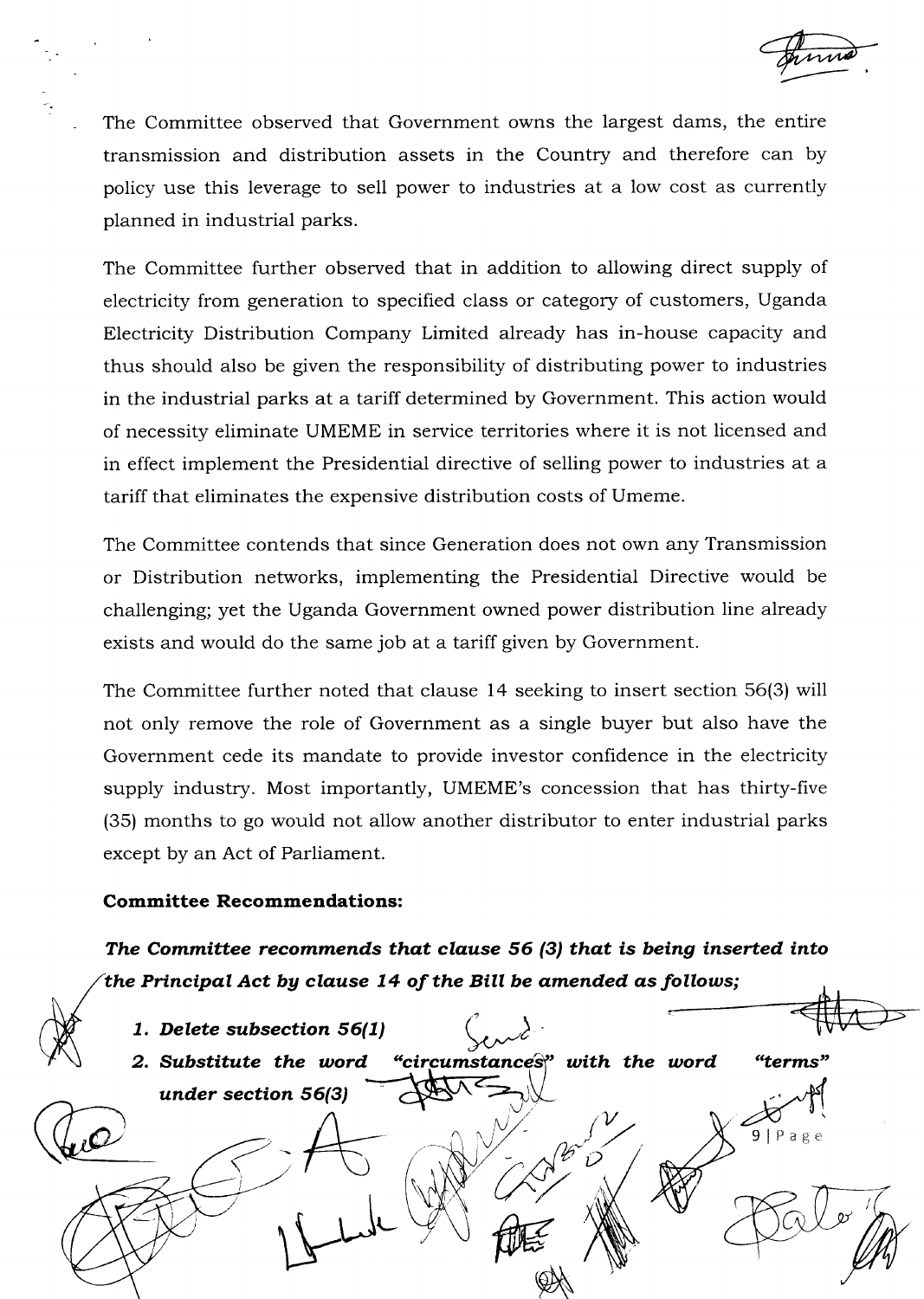- 3. Replace the words " holder of a generation licence" with the word licensee under section 56(3)
- 4. A new subsection inserted immediately after subsection 56(3) to read as follows; the authority in prescribing the regulations and  $circumstances$  as prescribed in  $56(3)$  shall not show any undue preference and discrimination

# 6.5. TARIFFS AND TERMS OF SUPPLY

Clause 15 of the Bill seeks to amend section 75 of the Principal Act to incorporate all renewable energy projects including wind, biomass, peat and solar to be liable to pay royalties. The Clause further seeks to empower the authority to prescribe the maximum royalties payable by generation licensees of renewable energr projects.

Net metering means a system that operates in parallel with the distribution system of a licensee and that measure, by means of one or more meters, the amount of electrical energr that is supplied.

The Committee contends that net metering is standard practice in electricity markets globally. That some electricity consumers in Uganda like the UPDF at Kololo Ceremonial Grounds are already doing it but with no legal framework to support its roll out to businesses, homes and institutions throughout Uganda. It is therefore imperative that each distribution licensee should, upon application, make available net metering service to any electricity consumer or captive power generator that the licensee serves.

## **Committee recommendation**

 $H_{\bullet}$ 

 $10$ |Page

n  $\checkmark$ 

The Committee further recommends that two new Sub-clauses be inserted under clause 15 to amend Sec. 75 of the Principal Act by introducing  $a$  $s$ uew sub-section immediately after sub-section  $10$  read as follows;

e<br>K

Alta NW

Change C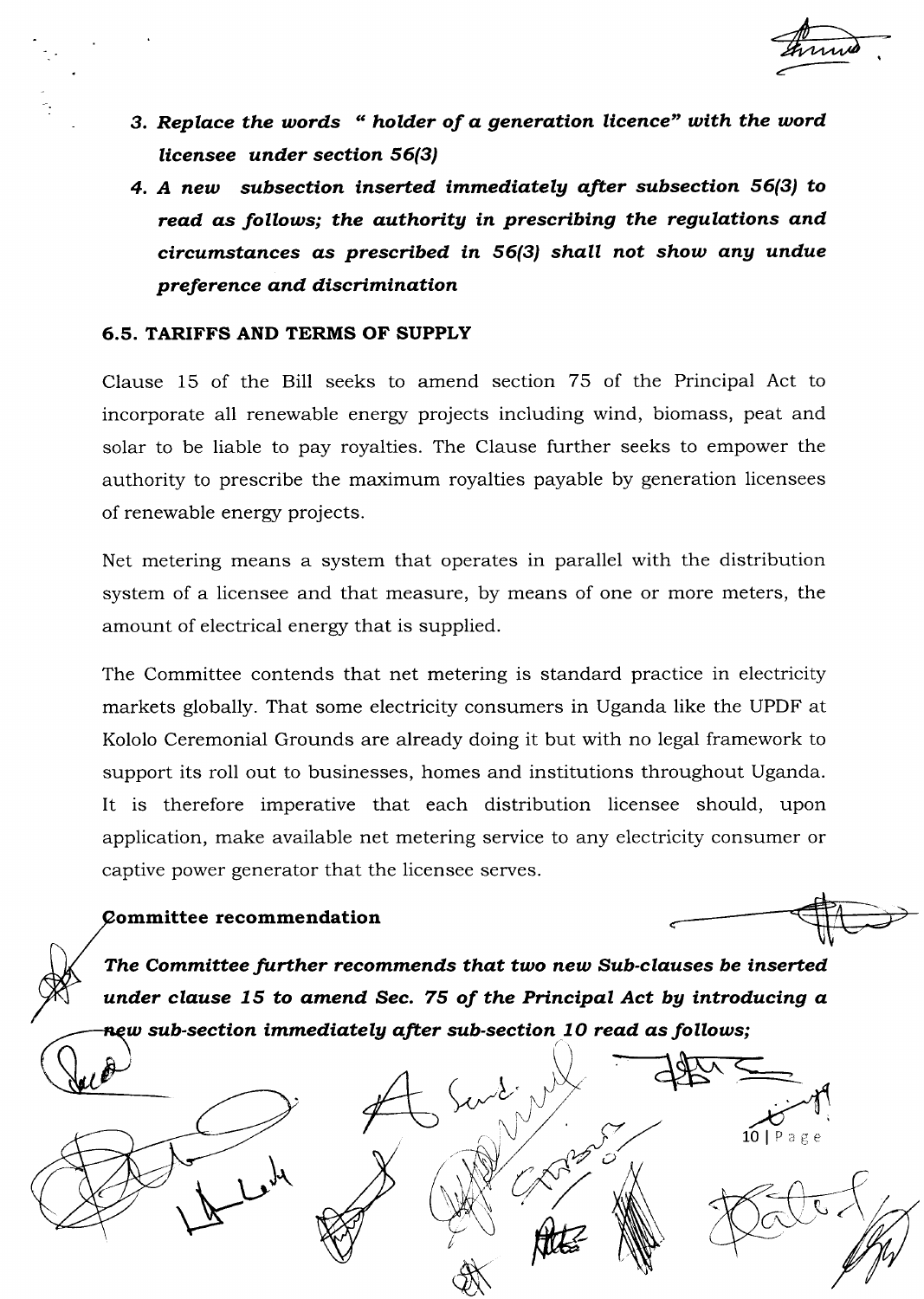

- $i)$  An application for a distribution license shall include a net metering plan for all customer-consumer categories.
- ii) The application shall be granted afier satisfging the requirements of metering as prouided for in the regulations
- iii) The Committee further recommends that the term "net metering" be defined.

# 6.6. OFFENCES RELATING TO LICENCES

Clause 18 of the Bill seeks to substitute section 83 of the Principal Act in order to provide a deterrent penalty for licensees who fail to comply with the terms of the licence. It further seeks to insert section 83B into the Principal Act to empower the authority to impose administrative fines in case of breach of the terms of the licence by the licensee.

The Committee noted that the penalty for noncompliance was increased to 10,000 currency points (UGX 200,000,000 million) from only UGX 100,000; further more continued violations a licensee will be subject to a fine of UGX. 10,000,000 (Ten Million Uganda Shiilings) for every further day of noncompliance.

The Committee further observed that for the penalty to be effective it should not constitute part of the allowable regulated costs for the licensee for purposes of tariff, calculation and this should be reflected in the Bill.

The Committee noted that the use of the word 'satisfied' under section 83B (1) is subjective and that it gives wide discretion to the Authority in deciding who  $\hbar$ as contravened their licence and the fines to be paid. It is therefore pertinent that clear procedures to ensure fairness in investigating and determining the establishment of breaches and commensurate penalties should be included as well as right to appeal to the electricity disputes Tribunal.

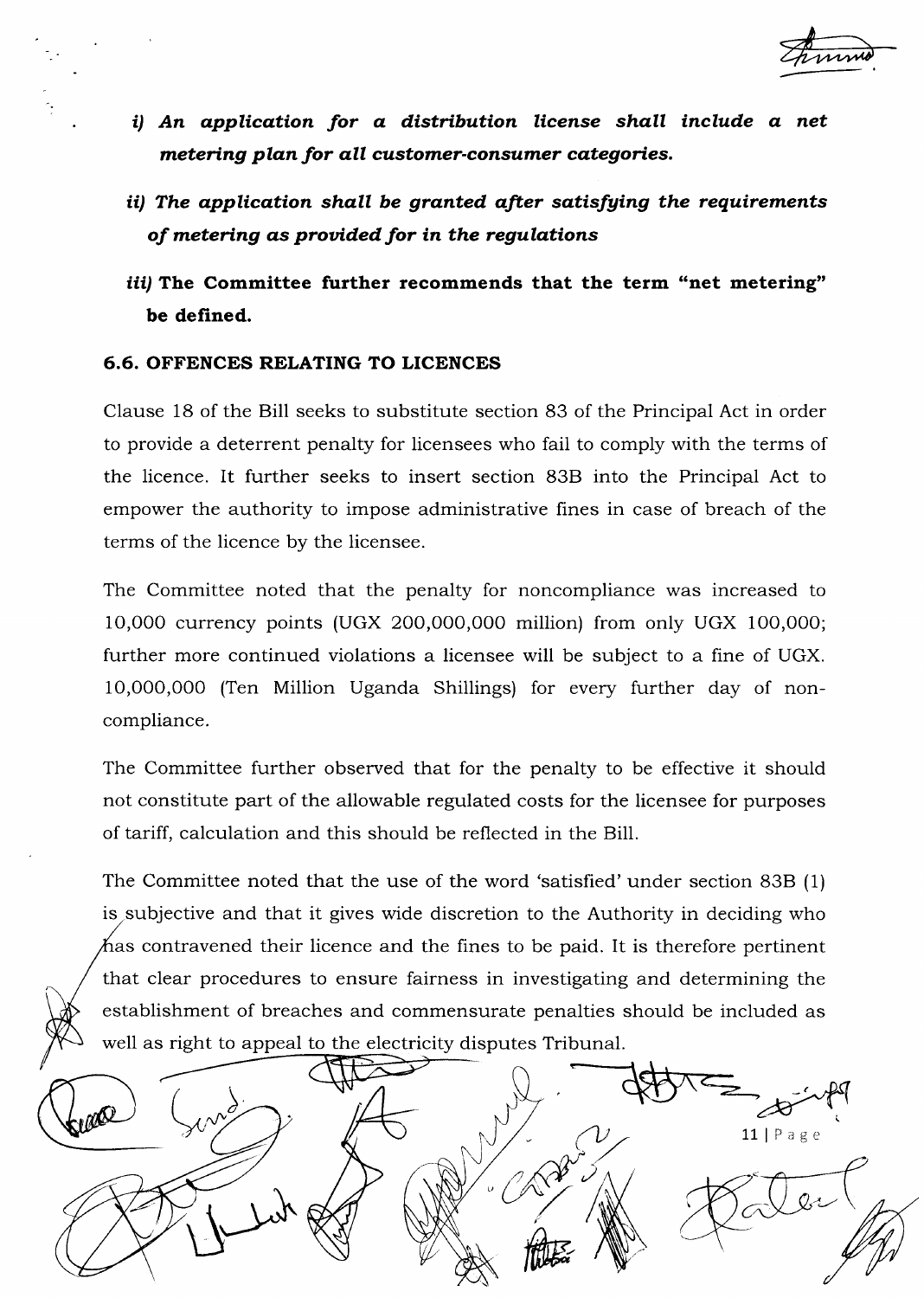12 | Page

 $Q \sim$ 

## Committee Recommendations:

#### The Committee recommends that;

- (i) The words "under this act" be added immediately the word section under section 83A (2).
- (ii) A clause be inserted immediately after clause 18(4) d providing penalties imposed under this Act shall not form part of the licensee's allowable regulated costs for purposes of tariff calculation.
- (iii) A new sub clause be inserted after the one above to provide that; a licensee aggrieved by the decision of the authority made under this section shall have a right to appeal to the Electricity Disputes Tribunal within 28 days.

#### 6,7. VANDALISM OF ELECTRICAL FACILITIES

The Committee noted that clause 19 seeks to amend section 85 of the Principal Act by providing for deterrent penalties for vandalism of electrical facilities.

The Committee observed that the penalty for interference with meters and electrical lines, vandalism and illegal connections was increased from UGX 100, 000 (One Hundred Thousand Uganda Shillings Only) or imprisonment for one year to four million Uganda shillings or a ten-year imprisonment or both for receiving vandalized electrical facilities, repeat vandalism, and interference with electrical works. The fines and penalties would be adjudicated through the Utilities Court of the Buganda Road Chief Magistrates Court.

contained.

The Committee observed that UETCL spends on average over UGX. 6OO million (Six hundred million) per annum to repair vandalized towers on the existing lines across the country. Given the current rate of vandalism and the growing size of the transmission lines, these costs will increase unless the vice is

**ME** 

 $Q = \frac{1}{\sqrt{2\pi}} \int_{\frac{1}{2\pi}} \int_{\frac{1}{2\pi}} \int_{\frac{1}{2\pi}} \int_{\frac{1}{2\pi}} \int_{\frac{1}{2\pi}}$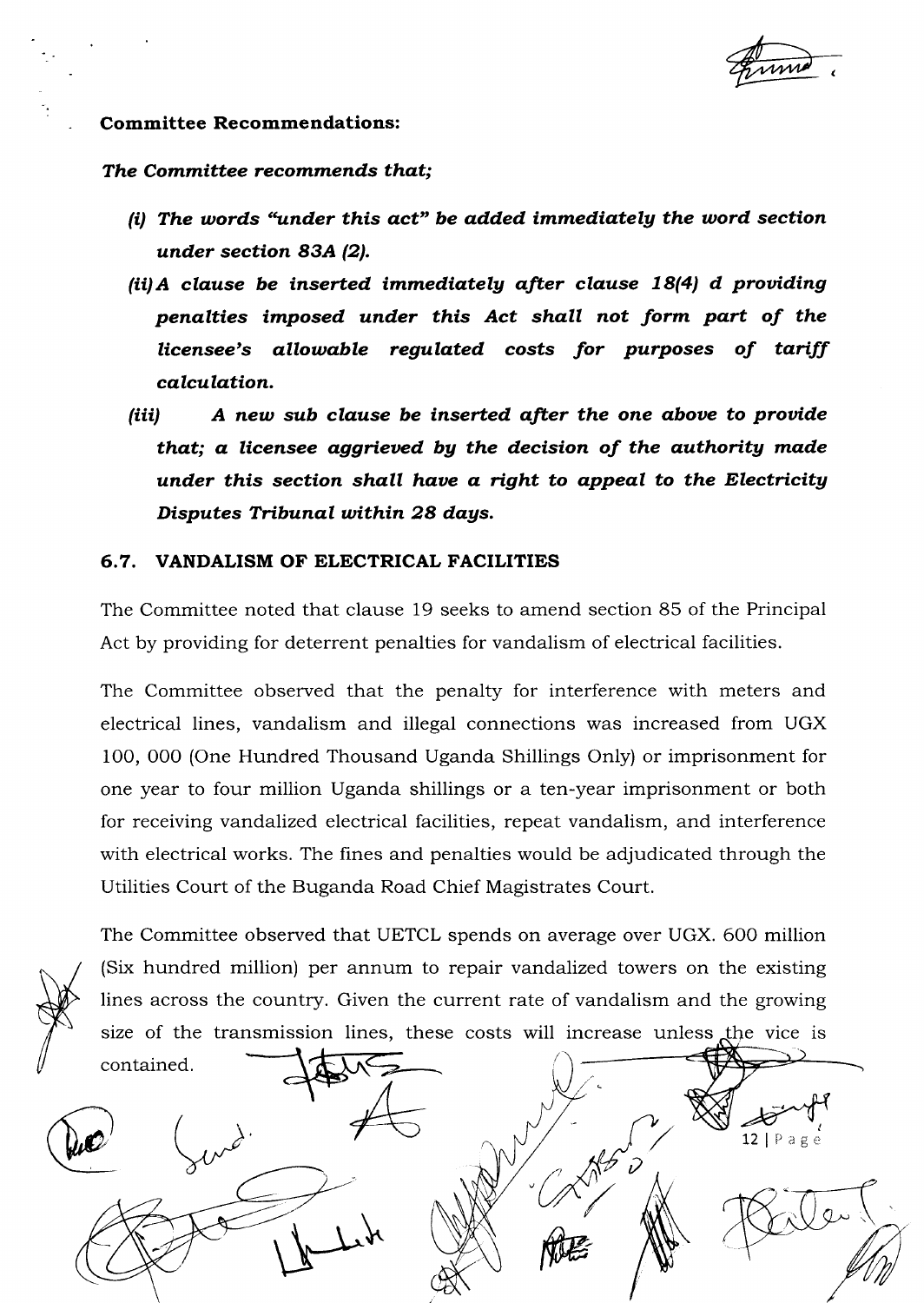The Committee noted that electricity distribution lines were equally vandalised. Over UGX. 26 billion has been lost due to vandalism of distribution electricity networks across the country.

The Committee observed that the increased penalties are meant to deter interference with electrical works. Most recently, the cost of vandalism had become an impediment to electricity extension in Uganda where high voltage pylons were vandalized. In some cases, such as the Karuma - Lira transmission line, over 26 kilometers of the 132kV UETCL line and 29 towers were badly vandalized; in Tororo District on the 132 KV Tororo- Lira transmission line. The cost of restoration and replacement of each pylon is prohibitively high and in some cases is as high as USD 10O,00O (One Hundred Thousand United States Dollars) per pylon.

The Committee therefore observed that there is need to deter the vice in the most stringent of terms by increasing the penalties and imprisonment for criminals' involved in vandalizing power transmission and distribution infrastructure.

# Committee Recommendation

The Committee recommends that Clause 19 be amended to provide for insertion of section 85A into the Principal Act rather than substituting clause 79 for section 85 of the Principal Act.

The Committee further recommends that the penalties under section 85 of the Principal Act be brought in tandem utith the proposed penalties of the Bill

#### 6.8. THEFT OF ELECTRICITY

Clause 20 of the Bill seeks to amend section 86 Diversion of energy and damage to supply lines to provide for deterrent punishment for theft of

A-infl  $\,$  $\mathcal{M}^{\mathcal{G}}$ 13 |  $P$  a g e a\$ No.  $\mathscr{Q}\!\!\mathscr{S}\!\!\mathscr{N}$